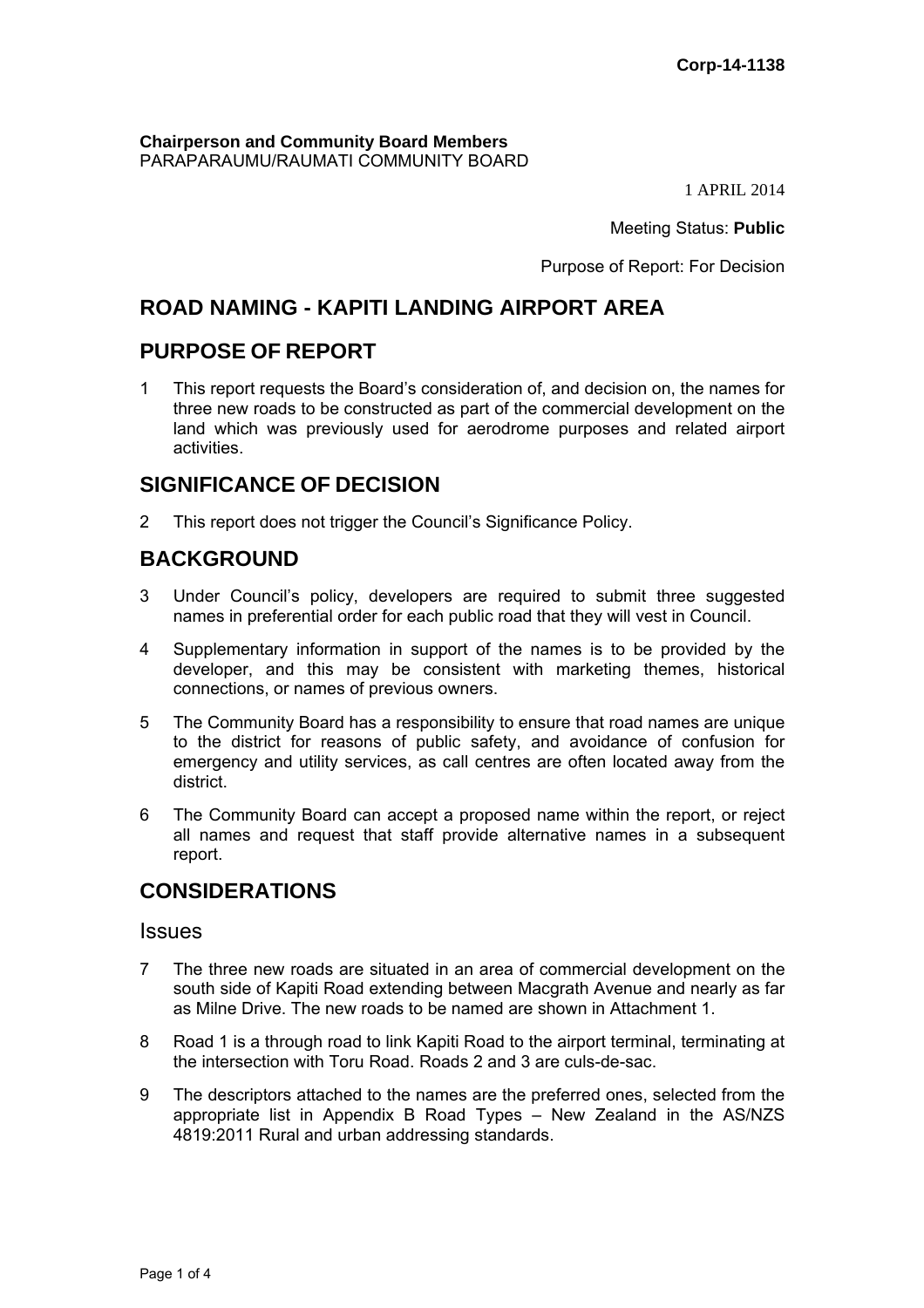- 10 The Kapiti Coast Airport land has a firm place in NZ Aviation history, housing Wellington's main airport when the use of Rongotai was severely restricted for safety reasons between 1947 and 1959. Paraparaumu Airport was NZ's busiest airport in 1949.
- 11 All the proposed names are those of aircraft which have an historic connection with aviation at what was, until 2011, called Paraparaumu Airport.
- 12 Suggested names in order of preference.

New Road 1 shown on Attachment 1 in yellow: This road is approximately 450 m long, leading directly off Kapiti Road to join Toru Road adjacent to the airport terminal.

- 1. **Dakota Road** Douglas DC3 Dakotas were operated out of Paraparaumu by NAC and the CAA calibration flights also used this aircraft.
- 2. Bristol Road Bristol Freighters were used between Paraparaumu and Blenheim by Safeair for many years.
- 3. Dominie Road de Havilland DH 89 Dominies were another NAC airliner of the active commercial Paraparaumu Airport period.

New road 2 shown on Attachment 1 in orange: This is a cul-de-sac approximately 600 m long.

- 1. **Lodestar Place** Lockheed Lodestars were another type of aeroplane operated by NAC during Paraparaumu Airport's busiest time, with sometimes up to 20 of these and DC-3s lined up on the apron.
- 2. Bristol Place
- 3. Dominie Place

New road 3 shown on Attachment 1 in blue: This is a short cul-de-sac, approximately 150 m long, leading off Kapiti Road at the existing roundabout into the commercial area and its carpark.

- 1. **Friendship Place** The CAA calibration flights used Fokker Friendships based at Paraparaumu for many years.
- 2. Bristol Place
- 3. Dominie Place
- 13 All the proposed names would be unique street names in the Kāpiti District. Although there are other streets using the same names in other parts of the country the only exact match is Friendship Place in Whangārei. The nearest similar names are Bristol Street in Levin and Lodestar Lane in Whitby.

### Financial Considerations

14 The cost of signage is paid for by the developer as a condition of the resource consents for this development.

#### Legal Considerations

15 The Council and its Community Boards can name roads pursuant to Sections 319 and 319A of the Local Government Act 1974.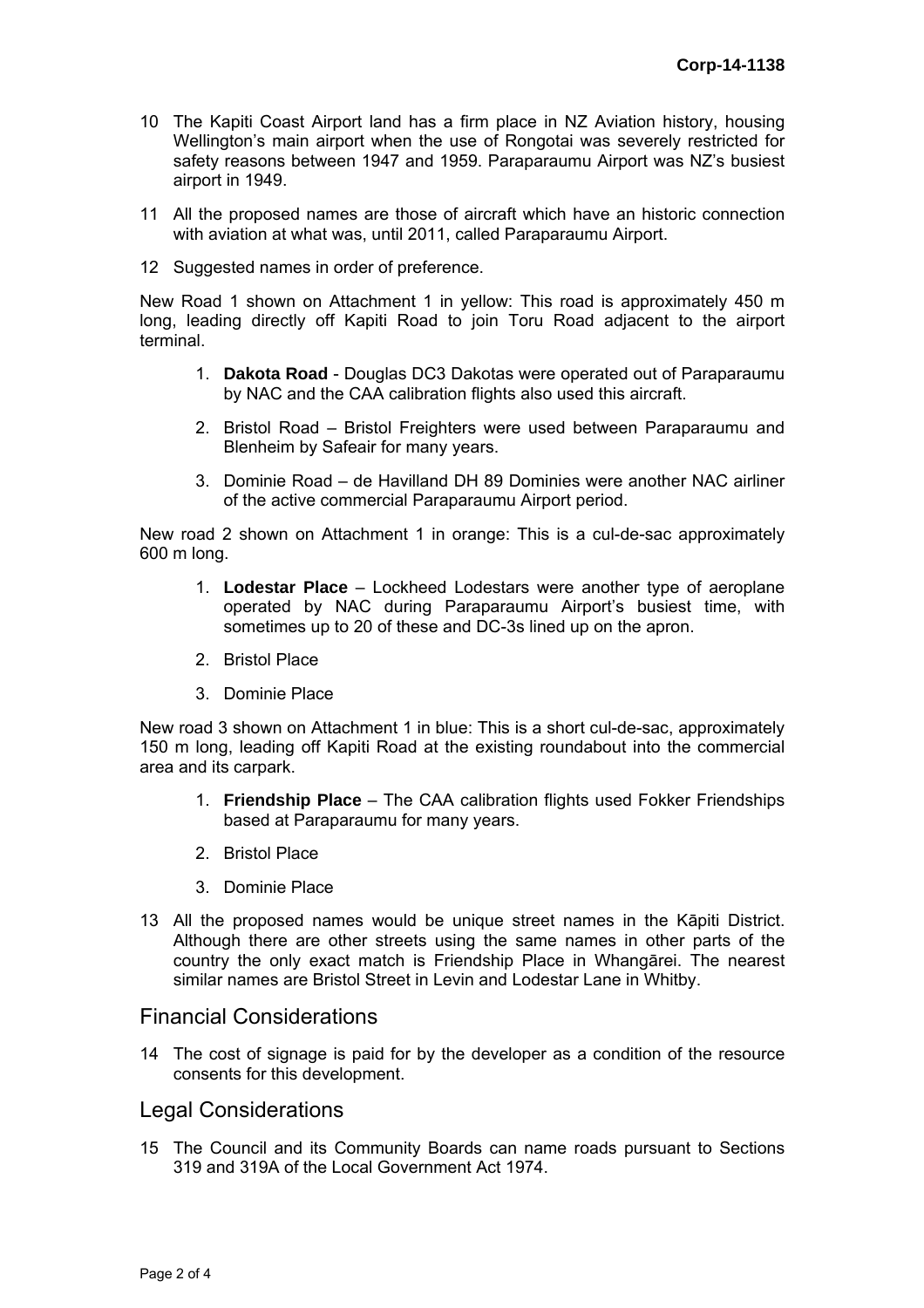### **Delegation**

16 Under Section 10.24 of the Road Naming and Street Numbering Policy 2011, the Council has delegated the authority to Community Boards to:

accept or reject staff recommendations on: road names; or the alteration of *the name of any road; or part of any road within the Board's community are. If all names are rejected the Board may request a further report.* 

#### **Consultation**

17 Consultation with the developer, the relevant historical society, local aviation museum and iwi representative has taken place. All parties are in favour of road names in this area having a link to aviation.

### Policy Implications

18 There are no policy implications arising from this report.

### Tāngata Whenua Considerations

19 There are no iwi or Treaty of Waitangi issues arising from this report.

### Publicity Considerations

20 Because this is a well recognised area of Kāpiti, a media release should be published in the local papers once the roads are named.

## **RECOMMENDATIONS**

21 That the Paraparaumu/Raumati Community Board approves:

for Road 1 on Attachment 1 of report Corp-14-1138 the name "**Dakota Road**".

for Road 2 on Attachment 1 of report Corp-14-1138 the name "**Lodestar Place**".

for Road 3 on Attachment 1 of report Corp-14-1138 the name "**Friendship Place**".

| Report prepared by:           | Approved for submission by:                     | Approved for submission by:         |
|-------------------------------|-------------------------------------------------|-------------------------------------|
| <b>Bridget Carthew</b>        | Sean Mallon                                     | <b>Wayne Maxwell</b>                |
| <b>GIS Data Administrator</b> | Group Manager Infrastructure<br><b>Services</b> | Group Manager Corporate<br>Services |

### **ATTACHMENTS:**